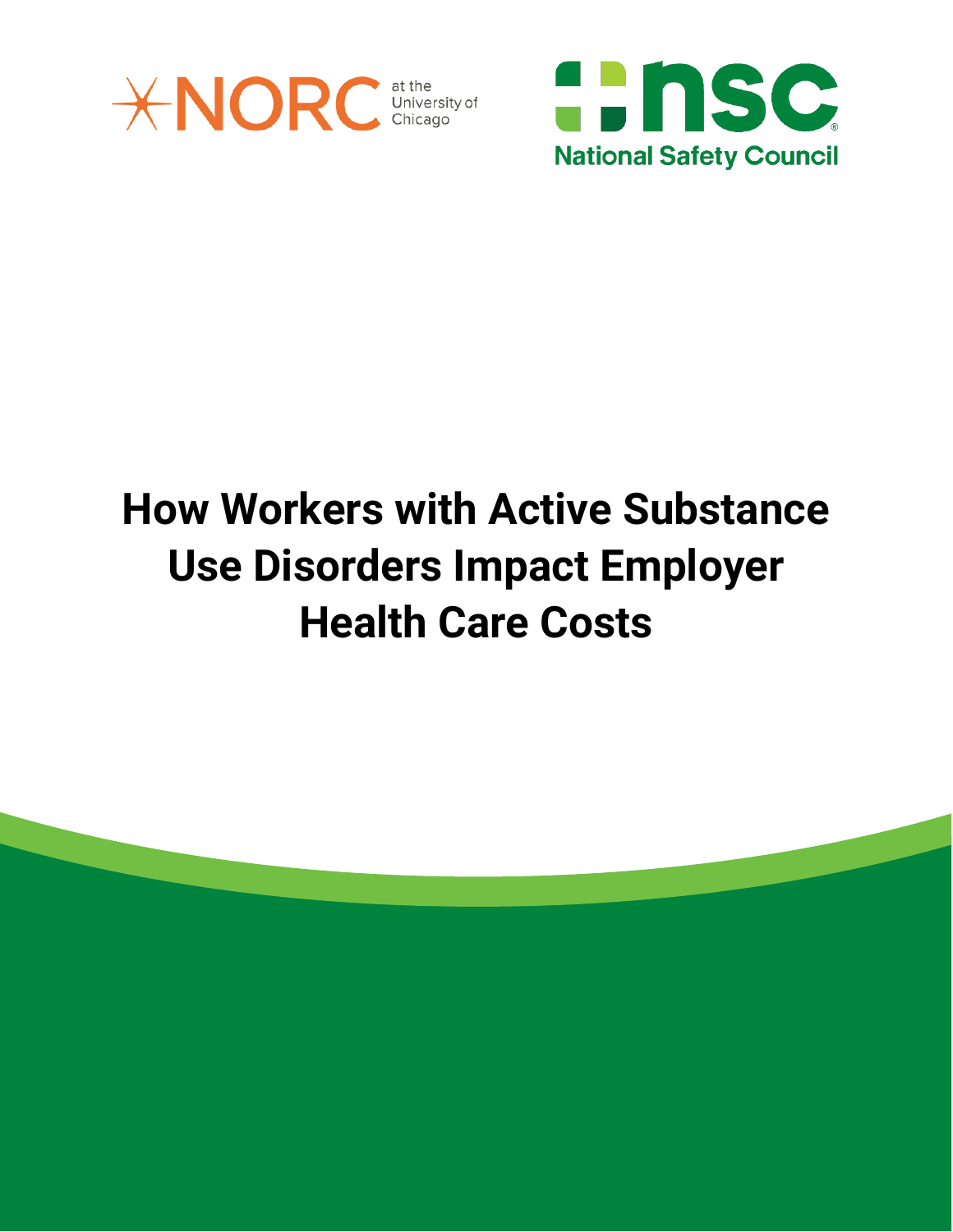**How is it that workers with untreated substance use disorders (SUDs) use more health care services and cost more for their care than their peers? How do workers who have recovered from substance misuse use less health care and cost employers less for health care?** 

Workers who have untreated substance use disorders (SUDs) use more medical and mental health services than their peers. They and their employers pay more for this care through increased health insurance premiums and copays. When substance misuse is successfully treated, workers' health care use and costs go down: not to the same level as their peers who have never had SUDs but lower than those with an untreated SUD. The [Substance Use Cost Calculator for Employers](https://www.nsc.org/forms/substance-use-employer-calculator) uses self-reports of health care use from more than 200,000 working people surveyed by the 2015 to 2018 National Survey on Drug Use and Health (NSDUH) to estimate health care utilization. Costs of medical services are derived from published sources of payed claim amounts, rather than charges. All costs are expressed in 2019 dollars. The Federal government's medical consumer pr[i](#page-8-0)ce index<sup>i</sup> and drug price index<sup>[ii](#page-8-1)</sup> are used to bring costs to 2019 levels.

Nearly all businesses with 50 or more workers offer individual health insurance coverage (96.5%). Employers pay, on average, 79% of individual health insurance premiums. Workers pay the other 21%, as well as copays and deductibles.<sup>[iii](#page-8-2)</sup> The tables below show per capita utilization and costs of medical, mental health and substance use treatment used by workers with no SUD, those who experienced an SUD in the prior year and workers who have recovered from substance misuse.

Based on NSDUH respondents' reports of health care use, workers with no SUD used services costing \$2,918 per year, workers with an SUD used services costing \$4,770 and workers who have recovered from an SUD used services costing \$3,961. The share that employers paid, either through health insurance premiums or through self-pay, was \$2,334 for workers with no SUD, \$3,816 for workers with an SUD and \$3,169 for workers in recovery.

## **Hospital:**

Hospital care is expensive. The average daily rate payed by commercial health insurers is about \$2,657.<sup>[iv](#page-9-0)</sup> Annually, 11% of workers with no SUD are hospitalized overnight, with an average stay of 5.2 days. Workers with an alcohol use disorder (AUD) show a similar pattern: 10% are hospitalized annually for an average of 4.1 days. Workers with a cannabis use disorder (CUD) have comparable hospitalization rates. There is a sharp difference in hospital use by workers with an illicit drug use disorder other than



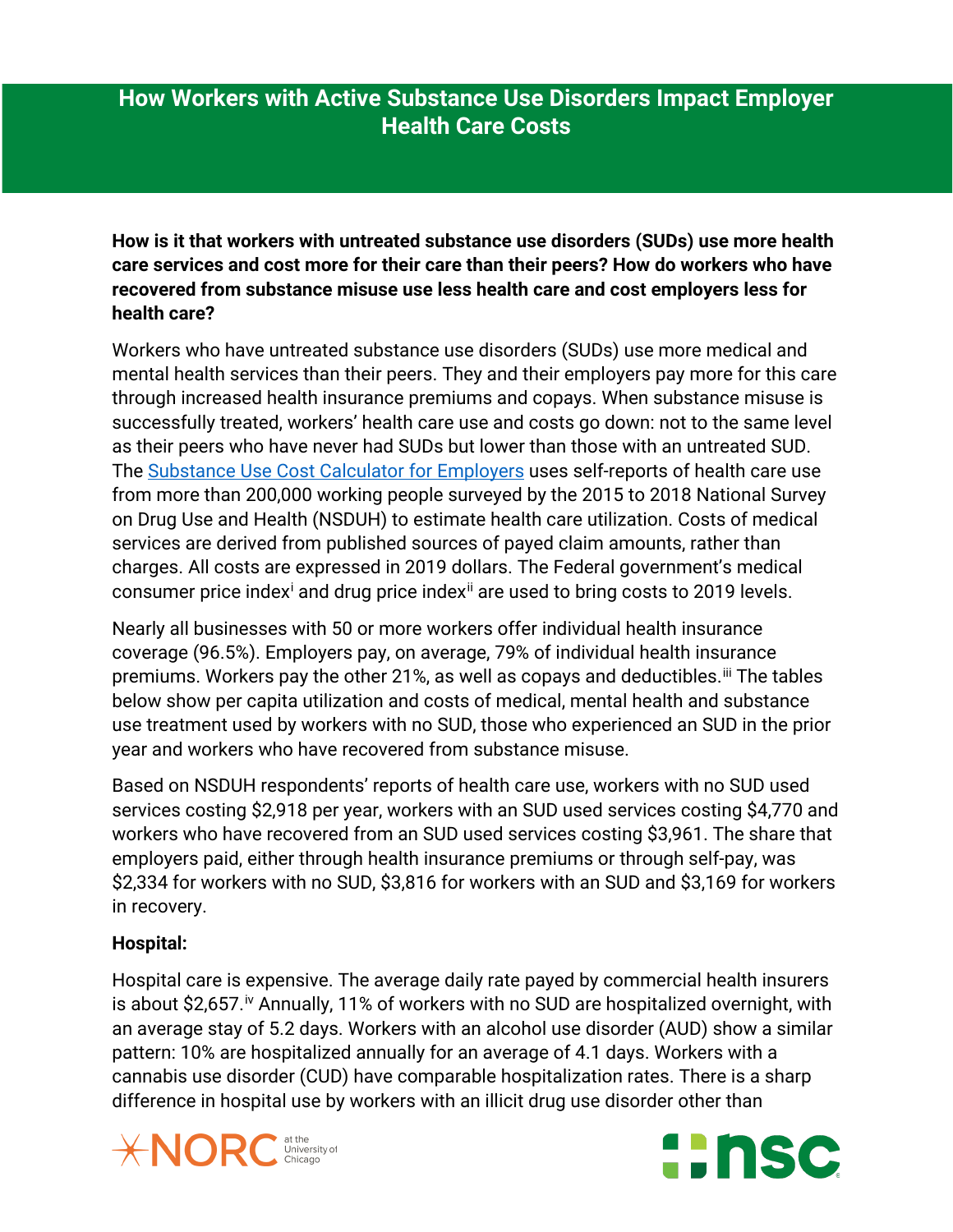cannabis or with an opioid use disorder (OUD): their rates of hospitalization are 19.1% and 22.6%, respectively, and when admitted to the hospital they stay longer (6.0 days and 6.5 days). Annual hospital costs for workers with untreated illicit drug use disorders or OUDs are about three times that of their peers, workers with an untreated AUD and their peers in recovery.

### **Exhibit I: Hospital Use**

|                                  | No SUD  | Alcohol | <b>Illicit Drug</b><br>(other<br>than<br>cannabis) | Opioid  | Recovered |
|----------------------------------|---------|---------|----------------------------------------------------|---------|-----------|
| Percent hospitalized             | 11.1    | 10      | 19.1                                               | 22.6    | 13.6      |
| Average length of stay<br>(days) | 5.2     | 4.1     | 6                                                  | 6.5     | 4.4       |
| Per capita hospital cost         | \$1,534 | \$1,089 | \$3,045                                            | \$3,903 | \$1,590   |

## **Emergency Department:**

Less than a quarter (23%) of workers with no SUD visit the emergency department (ED) every year, averaging 49 visits per 100 workers annually. Workers with an AUD or a CUD have patterns of ED use similar to workers with no SUD. By contrast, workers with an illicit drug use disorder other than cannabis and those with an OUD were more likely to use the ED and had higher rates per 100 workers. The average commercial insurance payment for an ED [v](#page-9-1)isit is about \$2,213. V Workers with an OUD were twice as likely to use the ED in the last year, and had more than twice as many ED visits as their peers with no SUD or as their peers with an AUD. Workers recovered from prior SUDs had intermediate rates of use.

## **Exhibit II: Emergency Department (ED) Use**

| No SUD | Alcohol | <b>Illicit Drug</b><br>(other<br>than<br>cannabis) | Opioid | Recovered |
|--------|---------|----------------------------------------------------|--------|-----------|
|--------|---------|----------------------------------------------------|--------|-----------|



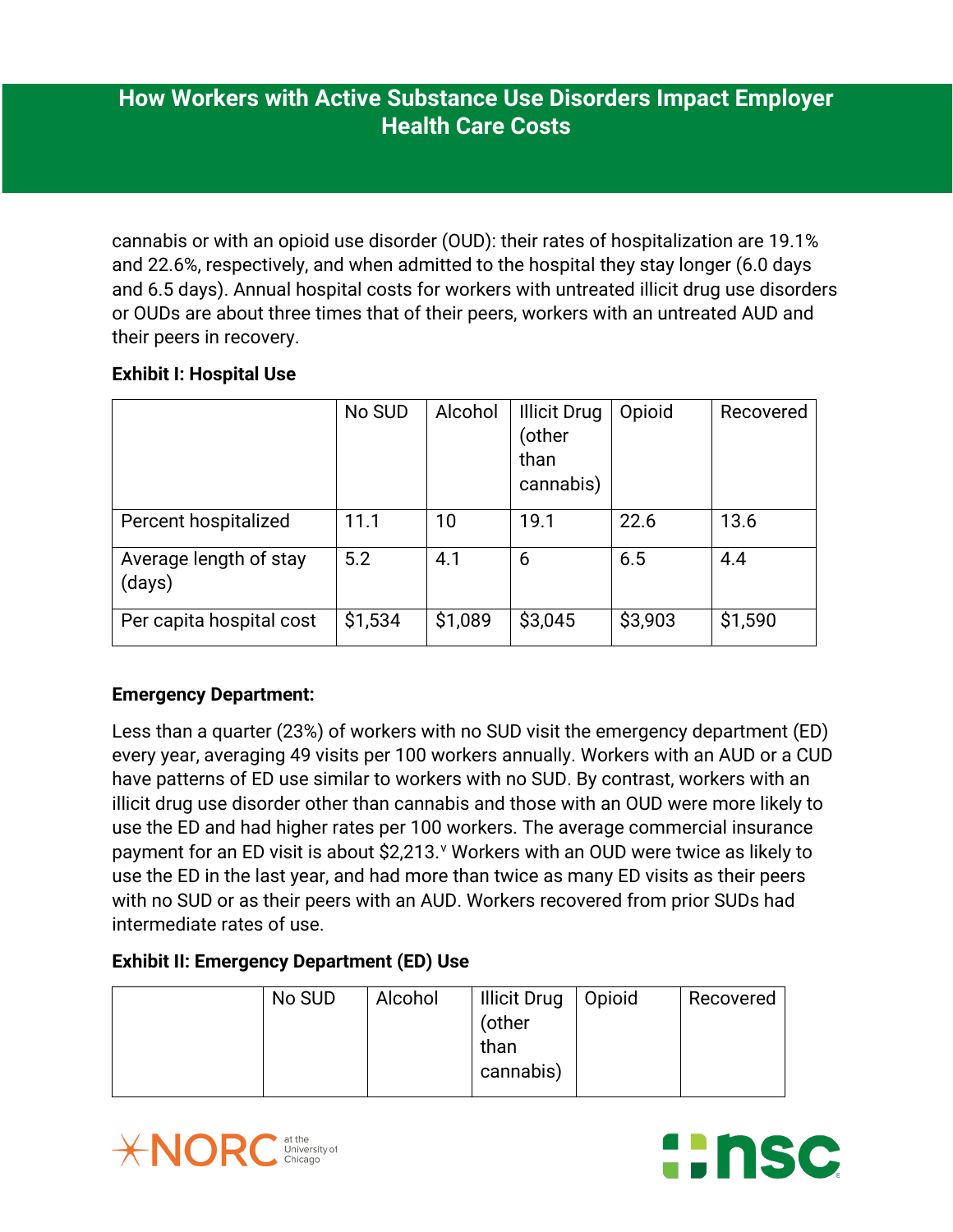| Percent ED use        | 23    | 29    | 39    | 44      | 33    |
|-----------------------|-------|-------|-------|---------|-------|
| Visits/100<br>workers | 49    | 52    | 96    | 125     | 71    |
| Per capita ED<br>cost | \$249 | \$334 | \$829 | \$1,217 | \$519 |

## **Primary care:**

There are small differences in primary care visits. The average cost of a 30-minute primary care [vi](#page-9-2)sit is about \$114.32.<sup>vi</sup> Primary care patients receive an average of 3.3 prescriptions per visit and the retail cost of a prescription is \$454.88.<sup>[vii](#page-9-3)</sup> There are few differences between workers with no SUD and those who have recovered from an SUD. Workers with an illicit drug use disorder other than cannabis and those with an OUD saw primary care more often and their costs of care were about 10% higher than their peers.

#### **Exhibit III: Primary Care and Medication Use**

|                                                    | No SUD  | <b>SUD</b> | Alcohol | Opioid  | Recovered |
|----------------------------------------------------|---------|------------|---------|---------|-----------|
| # Primary care visits                              | 3.8     | 4.17       | 2.8     | 4.2     | 3.82      |
| \$114.32/visit median                              | \$434   | \$477      | \$320   | \$480   | \$437     |
| Medications: \$454.88 x 3.3<br>prescriptions/visit | \$5,704 | \$6,260    | \$4,203 | \$6,305 | \$5,734   |
| Cost of outpatient visits plus<br>medications      | \$6,139 | \$6,736    | \$4,523 | \$6,785 | \$6,171   |

## **Mental Health and Substance Use Treatment:**

Workers who had an SUD in the past year used mental health (MH) and substance use services at rates higher than their peers who had no SUD and those who had successfully recovered from an SUD. The table below shows the differences in service use and the costs of those services per 100 workers. Workers with no SUD use a small amount of mental health and substance use services, averaging \$233/year. Workers with an SUD in the prior year use considerably more mental health and substance use



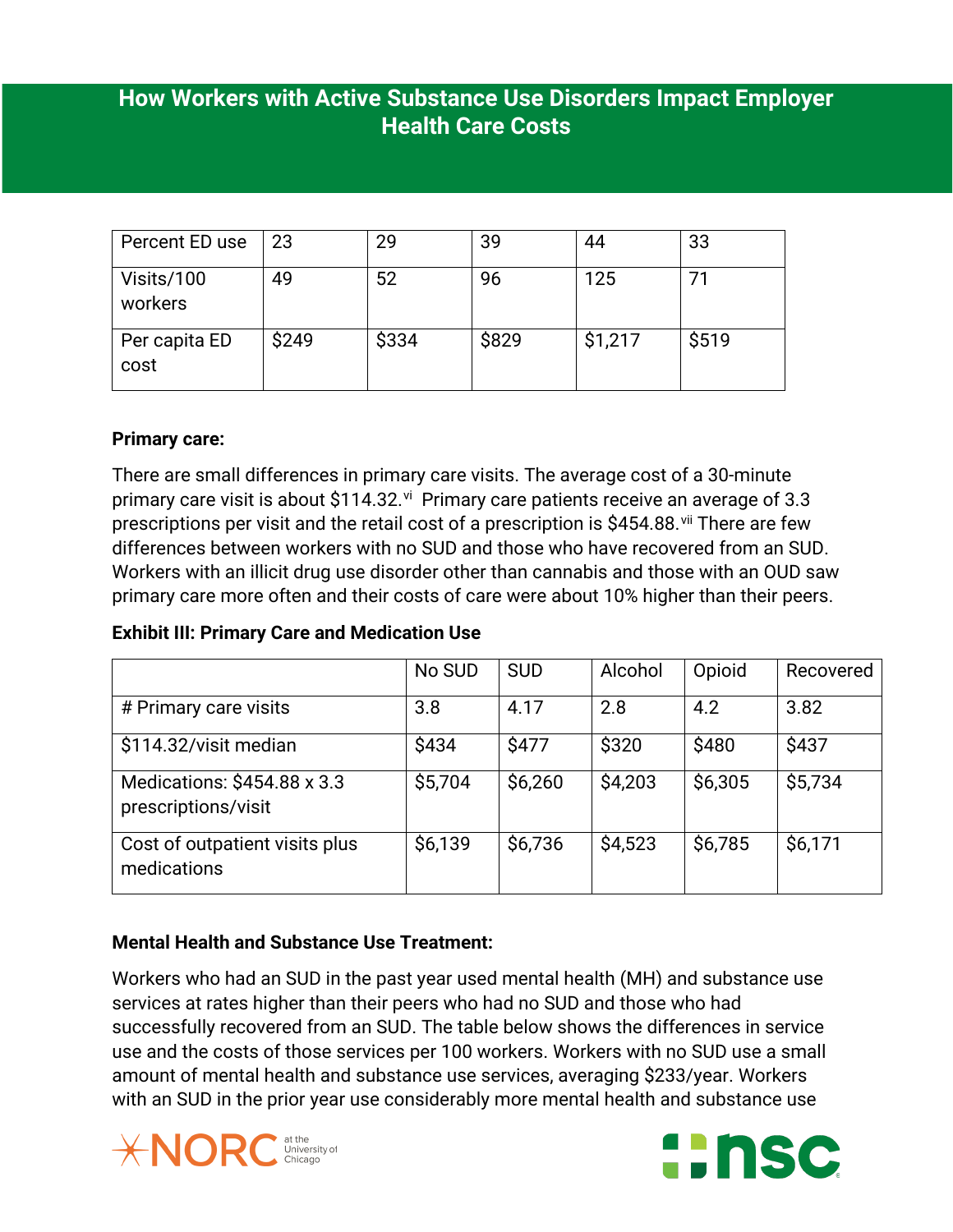services, averaging \$1,040 per year. Workers in recovery were intermediate at \$793/year, using both mental health and substance use services at rates higher than their peers, and about three quarters the rate of workers with an SUD.

|                                                                   | No SUD  | <b>Active AOD</b> | Recovered      |
|-------------------------------------------------------------------|---------|-------------------|----------------|
| <b>MH</b> inpatient                                               | 0.8     | 3.4               | 2.5            |
| MH inpatient average length of stay =<br>6.4 days                 | 5.1     | 21.8              | 16.0           |
| MH inpatient/day: \$1,400viii                                     | \$7,168 | \$30,464          | \$22,400       |
| MH outpatient                                                     | 7.1     | 17.6              | 14.5           |
| MH outpatient average # visits 7.9 <sup>ix</sup>                  | 56.1    | 139.0             | 114.6          |
| MH outpatient reimbursement/visit<br>\$78.69×                     | \$4,414 | \$10,941          | \$9,014        |
| <b>MH</b> medications                                             | 12.4    | 26.4              | 22.8           |
| MH medication reimbursement:<br>\$571/prescriptions <sup>xi</sup> | \$7,080 | \$15,074          | \$13,019       |
| MH treatment in a MH center                                       | 1.6     | 5.9               | 5.2            |
| MH center reimbursement/visit:<br>\$78.69xii                      | \$126   | \$464             | \$409          |
| MH private therapist                                              | 4.4     | 10.1              | 7.2            |
| MH private therapist/visit: \$78.69xiii                           | \$346   | \$795             | \$567          |
| MH in day hospital                                                | 0.1     | 0.4               | 0.3            |
| MH in day hospital/day \$122.54 x 20<br>days <sup>xiv</sup>       | \$245   | \$980             | \$735          |
| SU inpatient                                                      | 0.3     | 3.6               | $\overline{2}$ |

### **Exhibit IV: Mental Health (MH) and Substance Use (SU) Treatment Use**



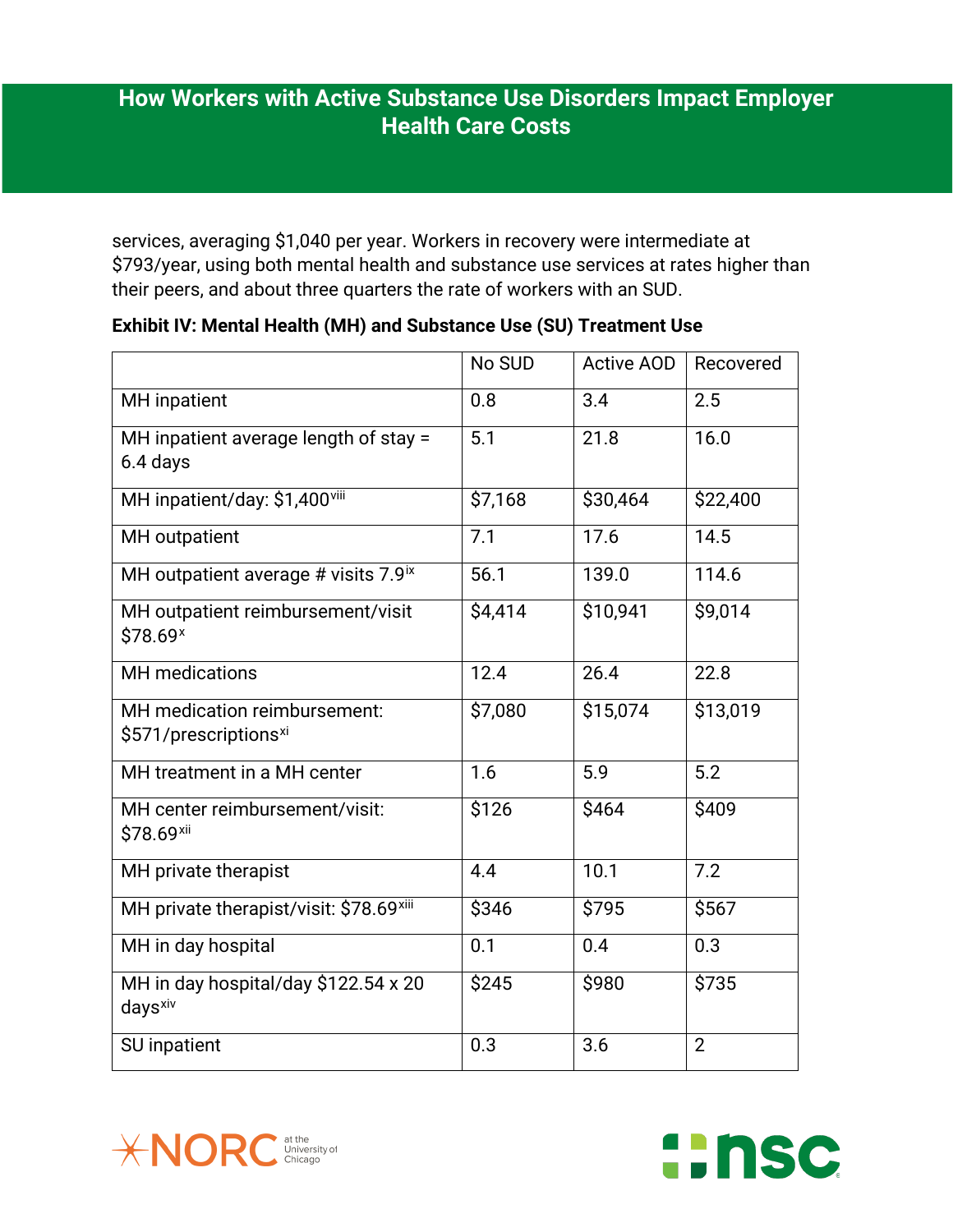| SU inpatient average length of stay=6.4<br>$days^{xy}$ | 1.9     | 23       | 12.8     |
|--------------------------------------------------------|---------|----------|----------|
| SU inpatient/day: \$1400 <sup>xvi</sup>                | \$2,688 | \$32,256 | \$17,920 |
| SU outpatient rehabilitation                           | 0.5     | 5.3      | 6.2      |
| SU outpatient average 20 days <sup>xvii</sup>          | 10      | 106      | 124      |
| SU outpatient: \$122.54/day <sup>xviii</sup>           | \$1,225 | \$12,989 | \$15,195 |

MH=mental health; SU=substance use

## **Digging a little deeper into reasons for differences:**

The NSDUH asks questions about whether respondents have ever been told that they had various chronic illnesses, and they are asked to give an overall impression of their health status. Consistently, workers who are in recovery report more illnesses than peers with no SUD, or those with an SUD, CUD or OUD. They are more likely than workers with no SUD to have been told they had: a heart condition (11.9% vs 6.5%); diabetes (10.2% vs 7.5%); bronchitis or COPD (7.7% vs 2.3%); cirrhosis of the liver (1.4% vs 0.1%); hepatitis B or C (5.4% vs 0.8%); kidney disease (2.5% vs 1.1%); HIV/AIDS (0.9% vs 0.2%); cancer (5.7% vs 4.4%); and high blood pressure (20.6% vs 14.4%).

A fifth of workers in recovery report their overall health is fair or poor, a rate similar to workers with an OUD (21.8%) but substantially higher than workers with no SUD (7.3%), an SUD (10.4%) or a CUD (9.4%). This greater burden of disease among recovered workers may be partially explained by their age: 40% are 50-64 years old. At the opposite end are workers with a CUD: only 5.5% are 50-64 years old. Three in 10 workers with no SUD and those with an OUD are also in that age category. When selfassessments of overall health from workers in the 50-64 age group are compared, rates of fair or poor health are more similar: workers with no SUD comprise 18%, those with an SUD make up 26.5%, recovered account for 30.7%, those with an OUD account for 40.4%, and a CUD for 30.5%.

The greater burden of disease and age of workers in recovery does not result in their taking more days off for illness or injury, or using health care services more intensely. In fact, workers in recovery take the fewest days off  $-$  only 10.9 days per year  $-$  while workers with no SUD take an average of 15 days and workers with an SUD take 24.6 days. Workers with an OUD take 22 days annually and those with a CUD take 18 days. Compared to workers with an SUD, workers in recovery are less likely to be hospitalized



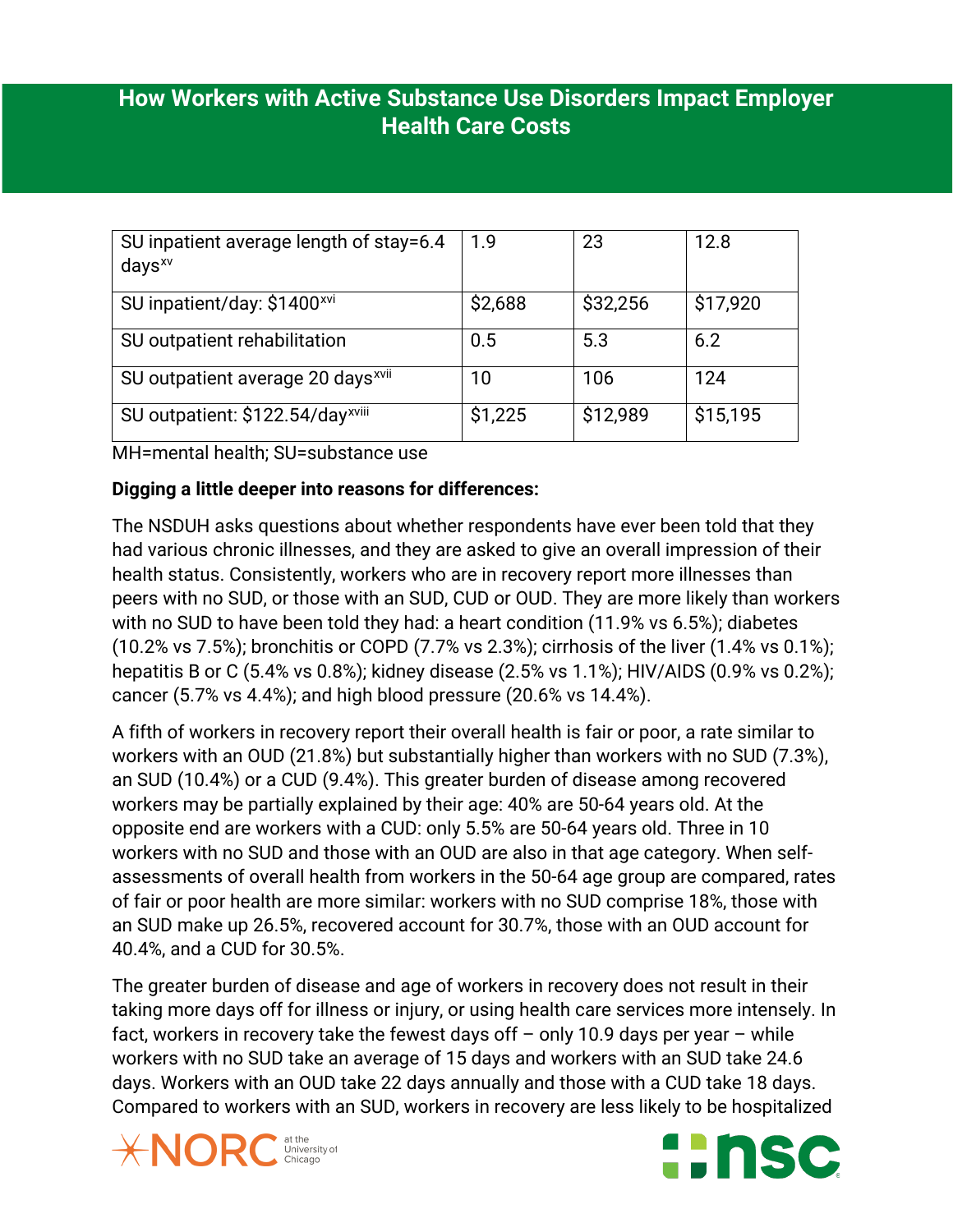and if hospitalized, stay for a shorter period. They are also less likely to visit the ED and have fewer primary care visits. Their greater health care use than workers with no SUDs can likely be explained by their greater disease burden and age.

Based on self-reports from more than 200,000 respondents to the NSDUH between 2015 and 2018, we estimate that the average employer pays through health insurance premiums or self-pay approximately \$2,918 per year for each worker with no SUD, \$4,770 for each worker with an SUD and \$3,961 for each worker in recovery. When the costs of leave for illness and injury are added to health care costs, workers in recovery are a bargain.

### **Recommendations for Employers**

A critical part of addressing employer costs related to active SUD is to ensure employees get the treatment that they need. Employer recommendations include:

- Asking any health insurer they work with to demonstrate what they are doing to identify and treat their employees with a substance use problem. Employers can ask to see their health insurer's statistics on diagnosing and treating substance use disorders in its covered population. If health plans offer substance use benefits, employers can offer comprehensive treatment options to workers with substance use disorder that include coverage for: [xix](#page-10-0)
	- $\circ$  Confidential substance use screening, which increases the rate of identification of risky and unhealthy alcohol and drug use
	- o Brief intervention and referral to treatment
	- o Outpatient and inpatient treatment
	- o Medications for addiction treatment
	- o Counseling and medical services
	- o Follow-up services during treatment and recovery
- Providing *Disease and Disability Management*: workers on short- and long-term disability for injury or illnesses are often treated with opioid pain medications for more than a few days. Use of long-acting opioid pain medications or short-acting opioids for more than 5 days is associated with increased length of disability, reduced likelihood of returning to work and greatly increased risk of developing an opioid addiction, in addition to whatever injury or illness caused the work



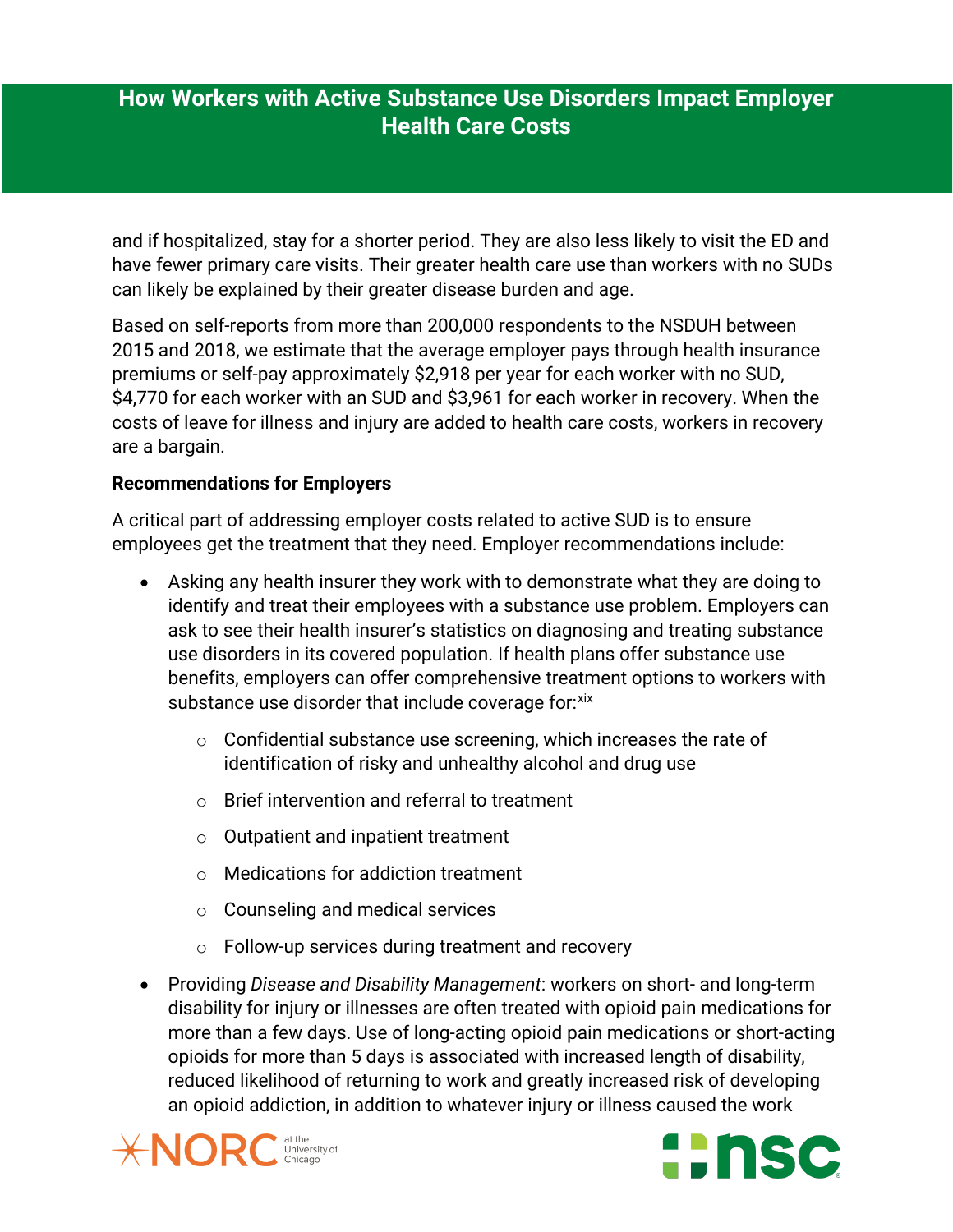absence. Employers should insist that their EAP, disability or disease management contractors be watchful for any SUD that returning workers may have acquired during their medical care.

- o *Short and Long-Term Disability:* offering both short- and long-term disability coverage as employee benefits, as opposed to individual employee purchase of personal disability insurance. Financial and job stability while working through any physical or mental injury, distress or illness, or substance use disorder is critical.
	- If employers contract for disease or disability management services, they should require vendors provide for evidence that they are actively tracking data and requiring prescribers abide by the CDC prescribing guides when prescribing opioid use for pain, assessing workers for possible opioid misuse, and intervening to assist them to use alternative, less risky pain management strategies.
- Utilizing *Employee Assistance Programs (EAPs)*: although the majority of workers are covered by these free, confidential, problem-focused programs, [xx](#page-10-1) few employers press their EAPs to proactively screen workers contacting the EAP about substance use. A survey of EAPs found a utilization rate for behavioral health services of only 4.5% of the covered workers, which is much less than the prevalence of substance use and mental health concerns in typical workforces<sup>[xxi](#page-10-2)</sup> – most people with substance use and mental health concerns are not utilizing the EAP.
	- o Using *Screening Tools,* which increase the rate of identification of risky and unhealthy alcohol and drug use and link people to appropriate treatment earlier. EAPs, onsite health programs and medical providers should learn and use appropriate screening tools. Workplaces should ensure that their EAP and benefits programs use screenings when substance use is suspected, and also encourage screening upon opioid prescription for familial or individual history of addiction or substance use disorders.
- Creating *return-to-work* plans for employees who have taken leave related to substance use. These plans provide an outline of expectations and create employer guidelines to help the employee integrate back into work.<sup>[xxii](#page-10-3)</sup>



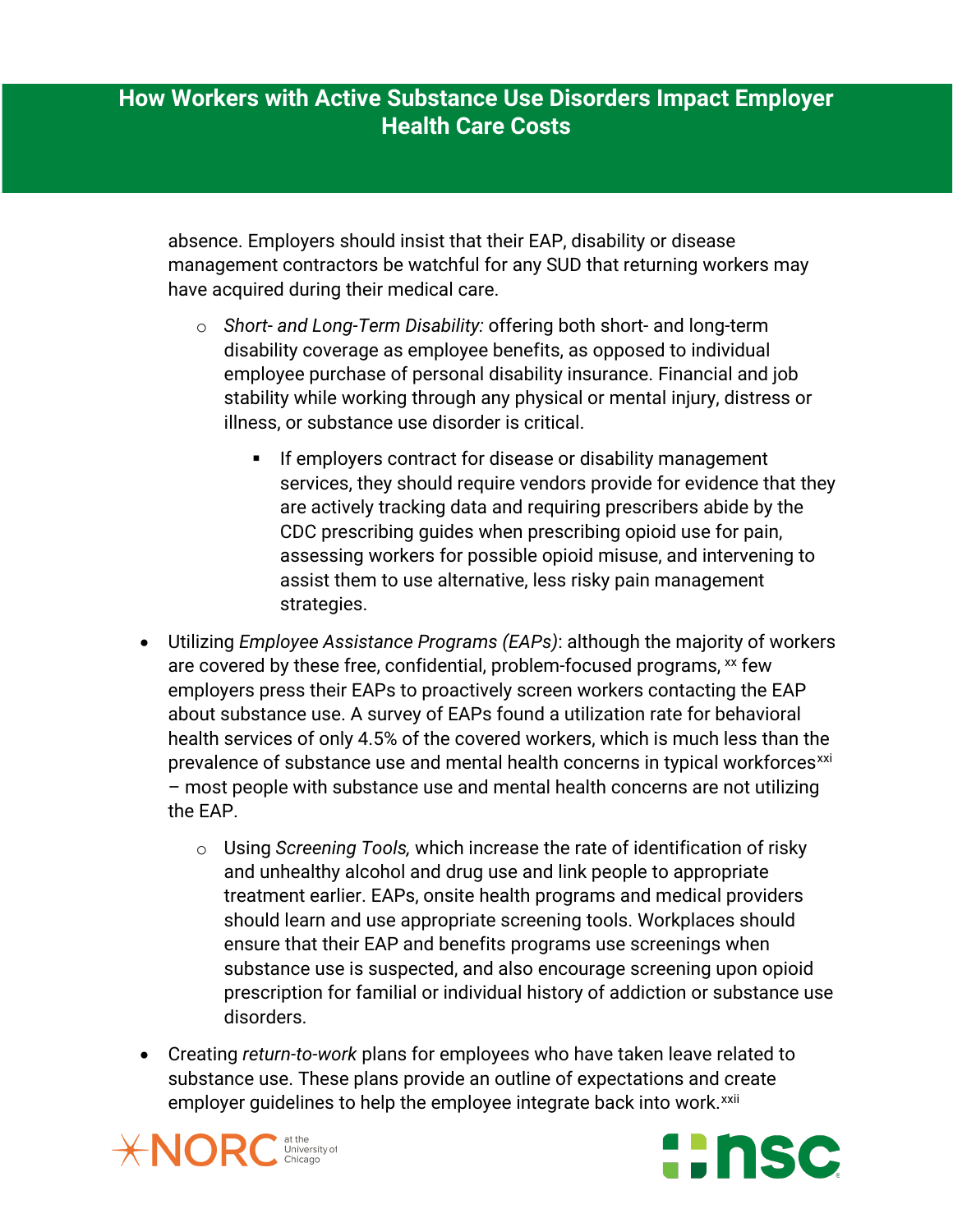- Providing *Worker Peer Support Programs*, in which workers who have experienced substance use or mental health challenges and learned to manage them are formally trained to help co-workers who are facing similar issues.
- Offering a *Drug-Free Workplace Program* that includes: xxiii
	- $\circ$  A workplace substance use education component employee engagement and education leads to a safer workplace. Everyone should be able to recognize the signs and symptoms of impairment, potential substance use disorders, and mental distress, and understand how to access employer resources and treatment.
	- o Confidential screening and treatment referrals by an EAP or health professional when needed
	- o Confidential follow-up care to support individuals in recovery
	- $\circ$  Supervisor training supervisors play a critical role in addressing opioids in the workplace. They are often the first to notice a difference in an employee's performance, personality and activities, and they may be the first to notice impairment. It is imperative to provide them with the tools to protect the safety of the workplace and the privacy of employees.

By Rabah Kamal, Cynthia Cox Twitter, and Daniel McDermott KFF

<span id="page-8-2"></span>iiii [https://meps.ahrq.gov/data\\_stats/summ\\_tables/insr/state/series\\_2/2018/tiia2.pdf](https://meps.ahrq.gov/data_stats/summ_tables/insr/state/series_2/2018/tiia2.pdf) . Percent of private sector establishments that offer health insurance by fir size and state: United States, 2018. Table II A.2. AHRQ, Center for Financing, Access and Cost Trends. 2018 Medical Expenditure Panel Survey – Insurance Component. Table II. C.1 Average total single premium (in dollars) per enrolled employee at private sector establishments that offer health insurance by firm size and State: United States, 2018.

[https://meps.ahrq.gov/data\\_stats/summ\\_tables/insr/state/series\\_2/2018/tiic1.pdf](https://meps.ahrq.gov/data_stats/summ_tables/insr/state/series_2/2018/tiic1.pdf) Table II.D.1 Average total family premium I(in dollars) per enrolled employee of private-sector establishments that offer health insurance by firm size and State: United States, 2018 [https://meps.ahrq.gov/data\\_stats/summ\\_tables/insr/state/series\\_2/2018/tiid1.pdf](https://meps.ahrq.gov/data_stats/summ_tables/insr/state/series_2/2018/tiid1.pdf) Table II D.2 average total employee contribution (in dollars) per enrolled employee for family coverage in private sector establishments that offer health insurance by firm size and State: United States, 201[8 https://meps.ahrq.gov/data\\_stats/summ\\_tables/insr/state/series\\_2/2018/tiid2.pdf](https://meps.ahrq.gov/data_stats/summ_tables/insr/state/series_2/2018/tiid2.pdf) Miller, G.E., Keenan, P. and Vistnes, J. Trends in Health Insurance at Private Employers, 2008–2018. Statistical Brief #524. July 2019. Agency for Healthcare Research and Quality, Rockville, MD.

[https://meps.ahrq.gov/mepsweb/data\\_files/publications/st524/stat524.shtml](https://meps.ahrq.gov/mepsweb/data_files/publications/st524/stat524.shtml)



 $\overline{\phantom{a}}$ 



<span id="page-8-0"></span><sup>i</sup> [https://www.healthsystemtracker.org/chart-collection/how-have-healthcare-prices-grown-in-the-u-s-over-time/#item-the-price-of](https://www.healthsystemtracker.org/chart-collection/how-have-healthcare-prices-grown-in-the-u-s-over-time/#item-the-price-of-office-visits-has-risen-consistently-since-2003)[office-visits-has-risen-consistently-since-2003](https://www.healthsystemtracker.org/chart-collection/how-have-healthcare-prices-grown-in-the-u-s-over-time/#item-the-price-of-office-visits-has-risen-consistently-since-2003) "How have healthcare prices grown in the U.S. over time? By Gary Claxton, Matthew Rae Twitter, Larry Levitt Twitter, and Cynthia Cox CPI for All Urban Consumers (CPI-U)

[https://data.bls.gov/timeseries/CUSR0000SEMF01?output\\_view=pct\\_3mths](https://data.bls.gov/timeseries/CUSR0000SEMF01?output_view=pct_3mths) bureau of labor statistics Source: U.S. Bureau of Labor Statistics began tracking the Consumer Price Index for Medical care in 1947. In addition to medical care, the index produces monthly data on changes in prices paid by urban consumers for a variety of goods and services.

<https://www.in2013dollars.com/Medical-care/price-inflation> ;<https://data.bls.gov/pdq/SurveyOutputServlet>

<span id="page-8-1"></span><sup>&</sup>quot; What are the recent and forecasted trends in prescription drug spending?

https://www.healthsystemtracker.org/chart-collection/recent-forecasted-trends-prescription-drug-spending/#item-growth-in-priceand-utilization-of-pharmaceuticals-has-varied-over-time\_2019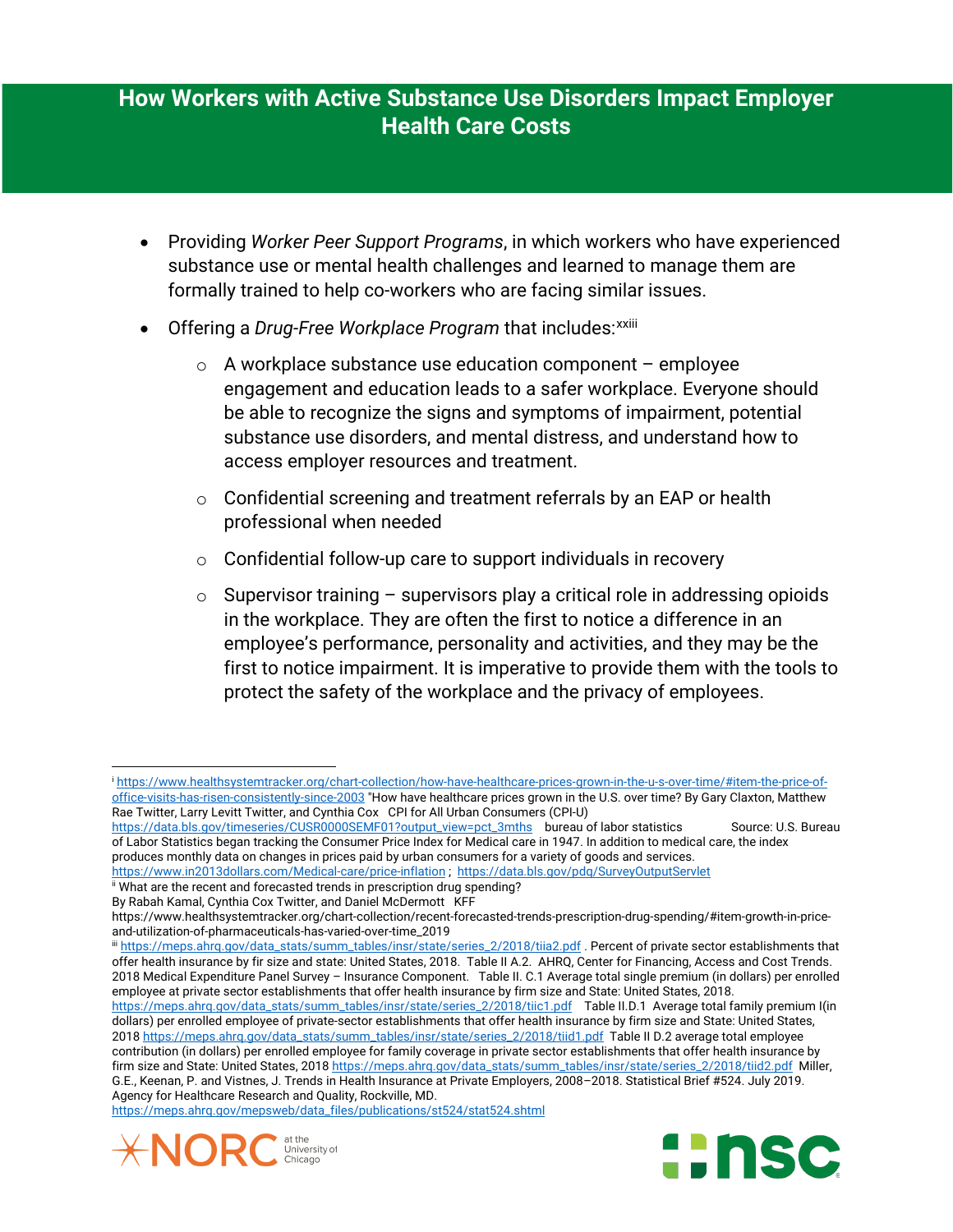<span id="page-9-1"></span><sup>v</sup> https://healthcostinstitute.org/images/pdfs/ARM2019\_ER\_Posterv2.pdf. [https://healthcostinstitute.org/emergency-room/er](https://healthcostinstitute.org/emergency-room/er-facility-prices-charges-2009-2016)[facility-prices-charges-2009-2016](https://healthcostinstitute.org/emergency-room/er-facility-prices-charges-2009-2016) John Hargraves, Kevin Kennedy ER facility prices grew in tandem with faster-growing charges from 2009-2016. ER spending among the commercially insured continued to rise in 2016, driven by the price and use of high severity cases (2009-2016) John Hargraves; Kevin Kennedy https://healthcostinstitute.org/emergency-room/er-spending-amongthe-commercially-insured-continued-to-rise-in-2016-driven-by-the-price-and-use-of-high-severity-cases-2009-2016 [https://www.cdc.gov/nchs/data/nhamcs/web\\_tables/2017\\_ed\\_web\\_tables-508.pdf](https://www.cdc.gov/nchs/data/nhamcs/web_tables/2017_ed_web_tables-508.pdf)

Table 20. Medication therapy and number of medications mentioned at emergency department visits: United States, 2017 National Hospital Ambulatory Medical Care Survey: 2017 Emergency Department Summary Tables

<span id="page-9-2"></span>vi Health Care Cost Institute, 2018 HEALTH CARE COST AND UTILIZATION REPORT, February 2020

[https://healthcostinstitute.org/images/pdfs/HCCI\\_2018\\_Health\\_Care\\_Cost\\_and\\_Utilization\\_Report.pdf](https://healthcostinstitute.org/images/pdfs/HCCI_2018_Health_Care_Cost_and_Utilization_Report.pdf)

<span id="page-9-3"></span>vii Rui P, Okeyode T. National Ambulatory Medical Care Survey: 2016 National Summary Tab• Initial cost exposure is strongly linked to list prices, and averaged \$79 in 2013, but has risen to \$121 in 2017 on average, from the combined effects of rising drug list prices and the rising number of patients with insurance deductibles

https://www.iqvia.com/-/media/iqvia/pdfs/institute-reports/medicine-use-and-spending-in-the-us-a-review-of-2017-and-outlook-to-2022.pdf?&\_=1588965554665Medicine Use and Spending in the U.S. A Review of 2017 and Outlook to 2022. In 2016, median retail unit price (RUP), the price per pill or dose was \$0.45 for private insurance

Miller, G.E., Hill, S.C., and Ding, Y. Retail Drug Prices, Out-of-Pocket Costs, and Discounts and Markups Relative to List Prices: Trends and Differences by Drug Type and Insurance Status, 2011 to 2016. Research Findings #44. October 2019. Agency for Healthcare Research and Quality, Rockville, MD. [https://meps.ahrq.gov/data\\_files/publications/rf44/rf44.pdf](https://meps.ahrq.gov/data_files/publications/rf44/rf44.pdf)

[https://www.cdc.gov/nchs/data/ahcd/namcs\\_summary/2016\\_namcs\\_ web\\_tables.pdf](https://www.cdc.gov/nchs/data/ahcd/namcs_summary/2016_namcs_%20web_tables.pdf)

<span id="page-9-4"></span>viii Owens PL, Fingar KR, McDermott KW, Muhuri PK, Heslin KC. Inpatient stays involving mental and substance use disorders, 2016: Statistical brief# 249[. https://www.hcup-us.ahrq.gov/reports/statbriefs/sb249-Mental-Substance-Use-Disorder-Hospital-Stays-](https://www.hcup-us.ahrq.gov/reports/statbriefs/sb249-Mental-Substance-Use-Disorder-Hospital-Stays-2016.jsp)[2016.jsp](https://www.hcup-us.ahrq.gov/reports/statbriefs/sb249-Mental-Substance-Use-Disorder-Hospital-Stays-2016.jsp) Mean cost per stay \$7,100 Mean cost per day 1,400 ALOS 6.4 days

<span id="page-9-5"></span>ix Olfson M, Marcus SC. National trends in outpatient psychotherapy. American Journal of Psychiatry. 2010 Dec;167(12):1456-63. <https://ajp.psychiatryonline.org/doi/full/10.1176/appi.ajp.2010.10040570>

<span id="page-9-6"></span>x Fee schedule for community/private mental health centers. Effective July 1, 2019. http://www.medicaid.ms.gov/wp-<br>content/uploads/2014/03/CommunityMentalHealthCenter.pdf 90846 \$78l69

<span id="page-9-7"></span><sup>xi</sup> Agency for Healthcare Research and Quality. Number of people with purchase in thousands by therapeutic class, United States, 2016-2017. Medical Expenditure Panel Survey. Generated interactively: Mon Aug 31, 2020. Agency for Healthcare Research and Quality. Total expenditures in millions by therapeutic class, United States, 2016-2017. Medical Expenditure Panel Survey. Generated interactively: Mon Aug 31, 2020. https://meps.ahrg.gov/mepstrends/hc\_pmed/

<span id="page-9-8"></span>xii Fee schedule for community/private mental health centers. Effective July 1, 2019[. http://www.medicaid.ms.gov/wp](http://www.medicaid.ms.gov/wp-content/uploads/2014/03/CommunityMentalHealthCenter.pdf)[content/uploads/2014/03/CommunityMentalHealthCenter.pdf](http://www.medicaid.ms.gov/wp-content/uploads/2014/03/CommunityMentalHealthCenter.pdf)

<span id="page-9-9"></span><sup>xiii</sup> Fee schedule for community/private mental health centers. Effective July 1, 2019. <u>http://www.medicaid.ms.gov/wp-</u> [content/uploads/2014/03/CommunityMentalHealthCenter.pdf](http://www.medicaid.ms.gov/wp-content/uploads/2014/03/CommunityMentalHealthCenter.pdf)

<span id="page-9-10"></span>xiv Fee schedule for community/private mental health centers. Effective July 1, 2019. http://www.medicaid.ms.gov/wpcontent/uploads/2014/03/CommunityMentalHealthCenter.pdf S9480 intensive outpatient psychiatric (this is all inclusive and component parts may not be billed separately.<br>xv The average price of substance use admissions grew even more, rising from \$8,641 in 2014 to \$11,598 in 2018,

<span id="page-9-11"></span>an increase of nearly \$3,000. Health Care Cost Institute, 2018 HEALTH CARE COST AND UTILIZATION REPORT, February 2020 [https://healthcostinstitute.org/images/pdfs/HCCI\\_2018\\_Health\\_Care\\_Cost\\_and\\_Utilization\\_Report.pdf](https://healthcostinstitute.org/images/pdfs/HCCI_2018_Health_Care_Cost_and_Utilization_Report.pdf)

<span id="page-9-12"></span>xvi Owens PL, Fingar KR, McDermott KW, Muhuri PK, Heslin KC. Inpatient stays involving mental and substance use disorders, 2016: Statistical brief# 249. https://europepmc.org/article/med/31063293 TRICARE-Authorized Residential Treatment Centers - Reimbursement Rate[s https://health.mil/Military-Health-Topics/Business-Support/Rates-and-Reimbursement/MHSUD-Facility-](https://health.mil/Military-Health-Topics/Business-Support/Rates-and-Reimbursement/MHSUD-Facility-Rates)[Rates](https://health.mil/Military-Health-Topics/Business-Support/Rates-and-Reimbursement/MHSUD-Facility-Rates)

<span id="page-9-13"></span>xvii Melek SP, Perlman D, Davenport S. Addiction and mental health vs. physical health: Analyzing disparities in network use and provider reimbursement rates. Seattle, Milliman. 2017 Dec. http://www.equitasproject.org/wp-

<span id="page-9-14"></span>content/uploads/2017/09/NQTLDisparityAnalysis.pdf xviii Costa M, Plant RW, Feyerharm R, Ringer L, Florence AC, Davidson L. Intensive Outpatient Treatment (IOP) of Behavioral Health (BH) Problems: Engagement Factors Predicting Subsequent Service Utilization. Psychiatric Quarterly. 2020 Feb 10:1-3. https://link.springer.com/article/10.1007%2Fs11126-019-09681-w TRICARE Reimbursement Manual 6010.61-M, April 1, 2015 https://manuals.health.mil/pages/DisplayManualHtmlFile/TR15/49/AsOf/TR15/C7S2.html TRICARE-Authorized Residential Treatment Centers - Reimbursement Rate[s https://health.mil/Military-Health-Topics/Business-Support/Rates-and-](https://health.mil/Military-Health-Topics/Business-Support/Rates-and-Reimbursement/MHSUD-Facility-Rates)

[Reimbursement/MHSUD-Facility-Rates](https://health.mil/Military-Health-Topics/Business-Support/Rates-and-Reimbursement/MHSUD-Facility-Rates)

**.** 





<span id="page-9-0"></span>iv White, Chapin and Christopher Whaley, Prices Paid to Hospitals by Private Health Plans Are High Relative to Medicare and Vary Widely: Findings from an Employer-Led Transparency Initiative. Santa Monica, CA: RAND Corporation, 2019. [https://www.rand.org/pubs/research\\_reports/RR3033.html.](https://www.rand.org/pubs/research_reports/RR3033.html) https://www.hcup-

us.ahrq.gov/faststats/NationalTrendsServlet?measure1=04&characteristic1=01&time1=10&measure2=03&characteristic2=01&time 2=10&expansionInfoState=hide&dataTablesState.